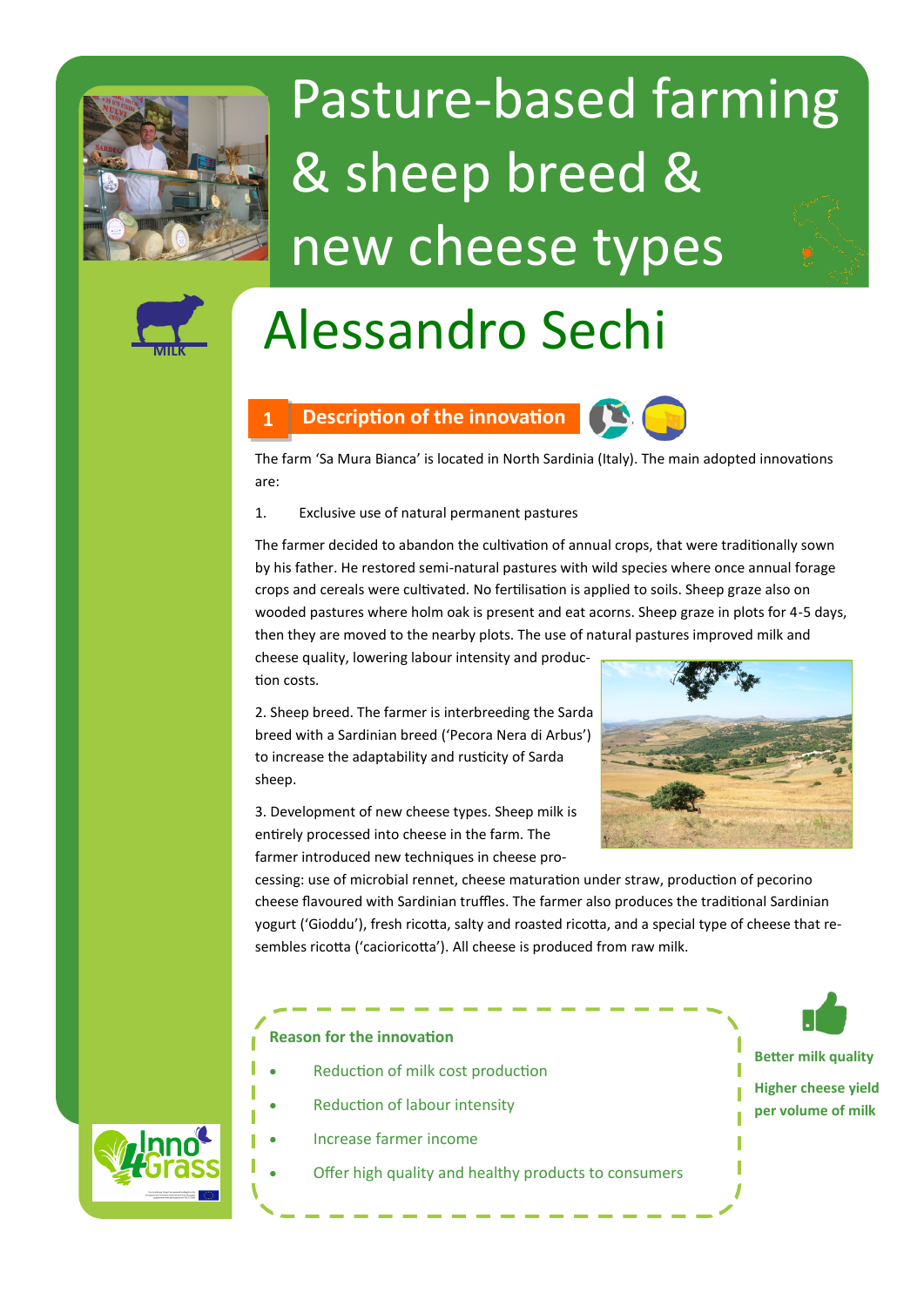### **2 Farm description**

#### **ENVIRONMENT**

**Soil types**: clay soils, acidic pH **Climate**: Mediterranean climate **Altitude**: 450-500 m a.s.l. **Slope**: 10-35%

#### **GRASSLAND MANAGEMENT**

**Grazing** : Yes **Grazing management type**: rotational grazing **Length of the grazing season**: 12 months **Forage conservation type**: Hay **Fertilisation rate**: 0

#### **FARM STRUCTURE**

**Annual Work Unit:** 1 worker

**Agricultural Area**: 120 ha. All the farm area is covered by natural and semi-natural rainfed permanent pastures, and partly, with cork oak scattered trees:

- 36 ha, wooded pastures
- 84 ha, semi-natural pastures

**Activity:** dairy sheep raising (Sarda breed crossbred with Pecora nera di Arbus breed)

**Number of heads (LSU):** 40

**Stocking rate referred to total farm area**: 0,23 LSU per hectare

#### **ANIMAL PERFORMANCE**

**Milk production**: 240 l per head per year

**Meat production:** 250 milk lambs per year, slaughtered 28 days after birth (carcass weight: 6-7 kg)

#### **WHY IT IS WORKING**

The farmer is very motivated in producing milk and cheese in a natural way

He is proud to produce innovative high quality products and he is very respectful of his customers

The farmer is determined to innovate products to find new consumers and markets to maximize the added value of cheese

The farmer has loyal customers in a farm-to-fork market (Coldiretti Campagna Amica)